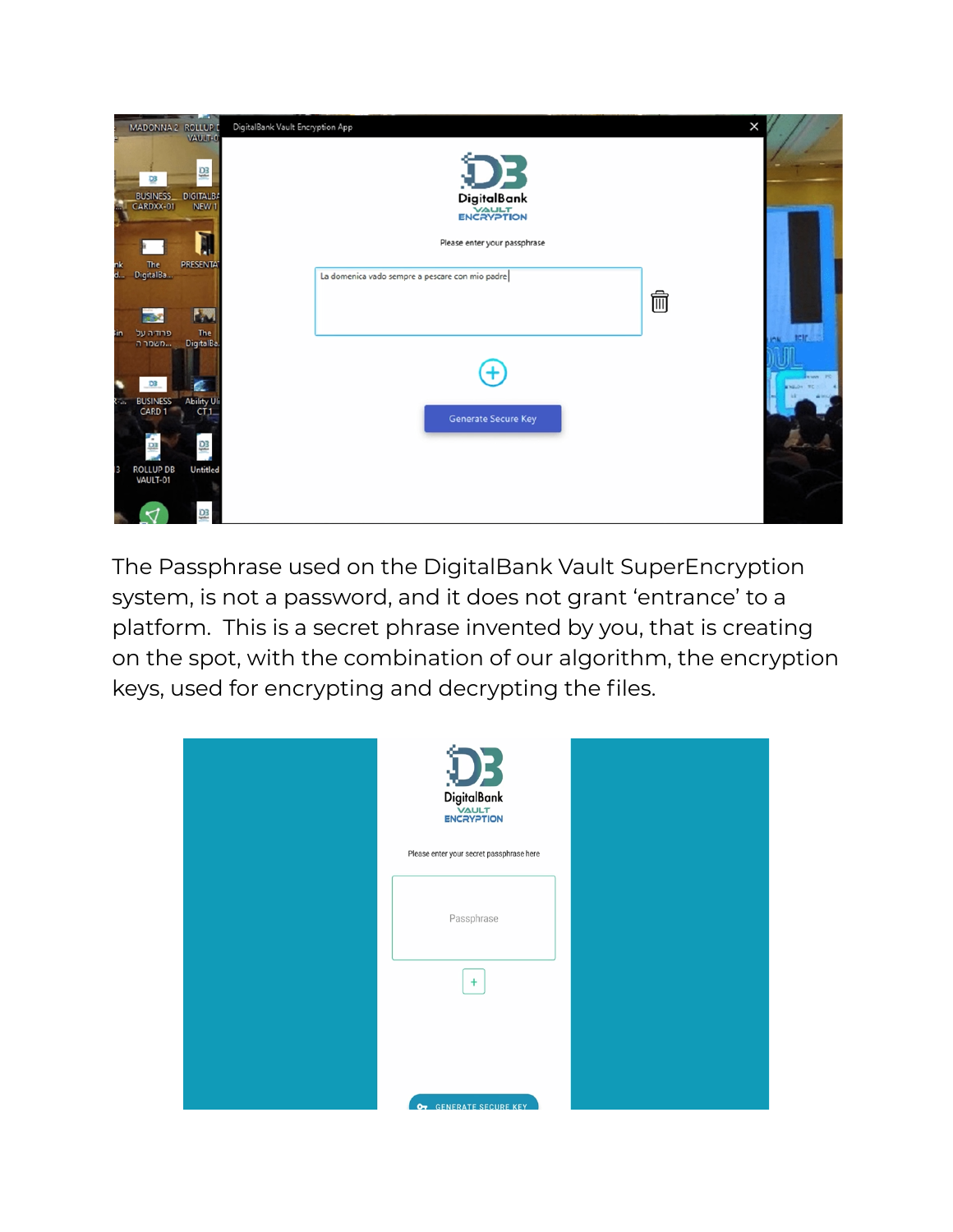You can change the passphrase as much as you want, each time the passphrase changes, it will create new encryption keys.

Best is to use unpredictable phrases, randomly chosen, but most important is to remember them or take note of them, because you will need them for decrypting the information just encrypted.

The question is ' how do I exchange the secret phrase with a counterpart I am communicating with, that has the same encryption system version, and needs to decrypt the file sent out to them?' How can the communicating party that is receiving the encrypted message can decrypt it?

First of all they need the same exact version you have. The DBV systems are unique and personal systems, programmed for each individual client, so that each client gets a different version of the system: it works and looks the same, but encrypts in a different way because we slightly change the encryption algorithms to each client.

To each client, we supply a number of licenses of the same version, so that he can share them with the parties he is in contact with, so that they will be able to communicate. In this way, we create a closed communication network between parties.

So ' how does the communicating party get the right passphrases to use for decrypting/encrypting the files exchanged ?'

This is called in the intelligence community " Pre Shared Secret". You need to pre-fix beforehand , a list of passphrases to be used between you. It can be changed daily, hourly or on every encrypted file exchanged.